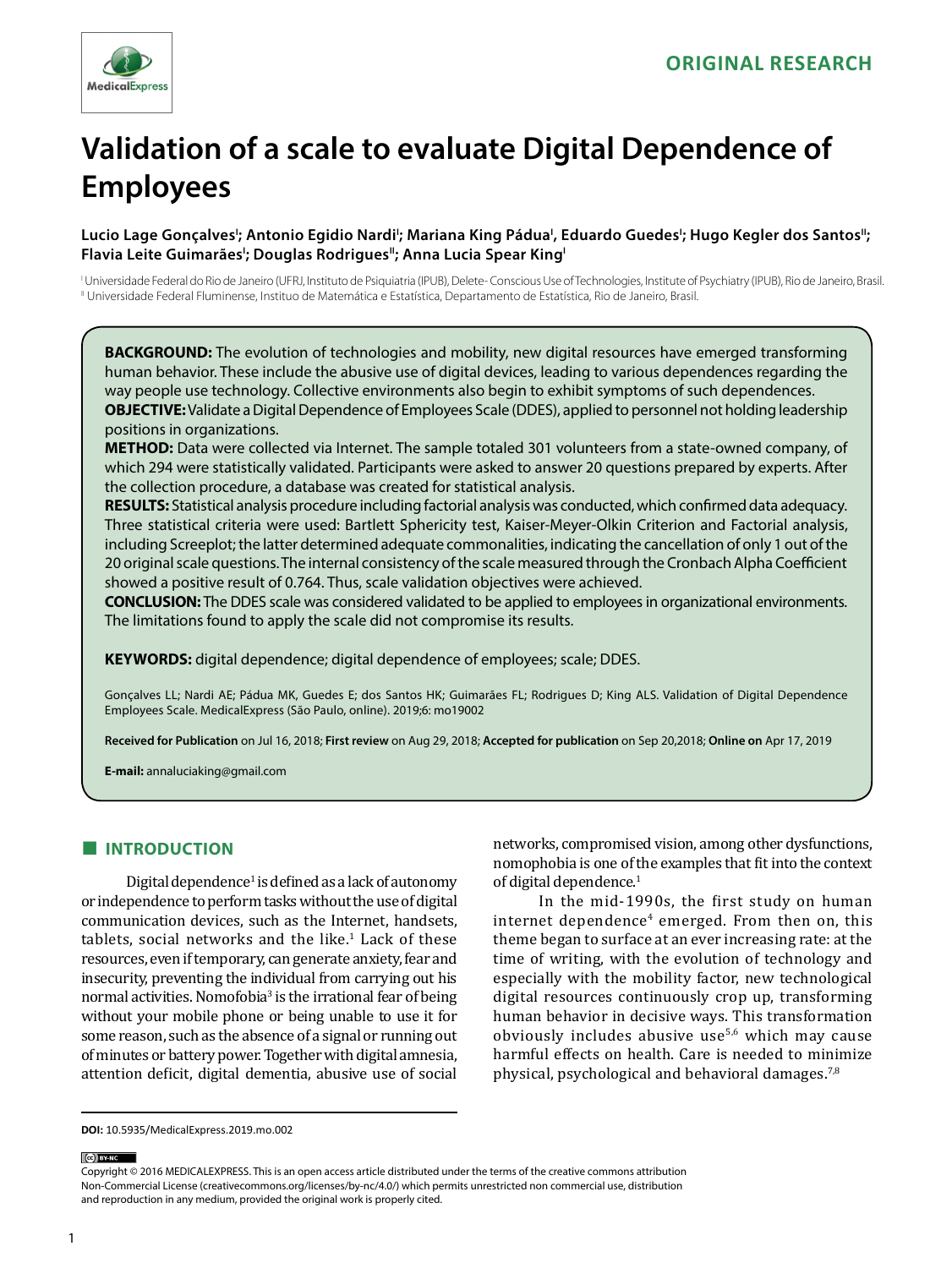Apart from internet dependence as previously studied, the dependence on social networks and communication devices has also been researched.<sup>9</sup> Behavioral and psychological changes, related to abusive and uncontrolled use, create severe impacts on users' lives.<sup>10</sup>

The expansion of the Digital  $Age<sup>1</sup>$  extrapolated dependence at an individual level and is now, typically, a social phenomenon, given its collective and broad characteristic, capable of influencing organizational environments, hitherto not contemplated.<sup>1</sup>

Employee abusive, indiscriminate and prolonged use in the workplace may be detrimental to individual performance as well as to the collective organizational results. In addition, and because a large part of collective human behavior interferes with, and is modified by organizational culture, individual digital habits in organizations may feedback as an influence the culture and destination of organizations. Culture is as influential in human behavior and consequently in organizations as it is invisible; discussing it is more difficult than mapping it or than subsequently analyzing its profile. Because of its invisibility and apparent ethereal state, however paradoxical this may sound, it is solid enough to re-forge organizational profiles.<sup>11</sup> Consequently, we consider it vital to investigate, the occurrence of such phenomena in the collective environment of organizations, using a validated instrument.

The purpose of this paper was thus to validate a digital dependence evaluation scale, built specifically for application to employees who do not hold leadership positions in organizations.

## **■ MATERIALS AND METHOD**

We performed a search for scales on digital dependence within organizational environments that might have subsidized the construction and validation of what we required. The keywords used in the search were: digital dependence in organizations; digital dependence in companies and digital dependence of employees. To the best of our knowledge, the topic had no precedent and thus the prospect of success with findings at the organizational level tended to zero. Unsurprisingly, the search found nothing possessing any minimally useful properties. Consequently, in developing our scale, no data restrictions were placed on including any possible valid content. Also, and for these same reasons, the nationalities of participating content authors was left open.

According to Hair et al $12$  no questionnaire should be administered before the researcher has evaluated the expected accuracy and consistency of the answers.

Such a pilot test allows us to previously evaluate the questionnaire and then submit it to specialists who are knowledgeable about the theme. $^1$  Thus, a first version (with 20 questions) was built collectively by 6 specialists and subjected to a new evaluation, as described below.

In this new evaluation, carried out by 6 different specialists, the clarity, objectivity and focus of the 20 questions were examined. A final version of the scale was obtained and applied to 301 volunteers, men and women, aged 18 - 65 years; seven answered questionnaires were discarded, on account of faulty completion, resulting in an effective sample of 294 participants. The data collection procedure was performed electronically, through a computational resource often used in academic circles for investigations of this nature.

The scale was applied online, being made available for 30 days to a target audience made up of employees, who did not hold leadership positions of a Brazilian stateowned company included in the segment of Information Technology and Communication.

The 20 DDES questions offered the responder the following options: Never/Rarely (0 points), Frequently (1 point) and Always (2 points). Consequently, total points obtained from each responder ranged from 0 to 40. After data collection, a database was set up to permit the performance of statistical analysis leading to scale validation, as well as to identify the profile of the sample from the demographic point of view. Statistical validation was made up of descriptive statistics, factorial analysis, factorial loads and internal consistency, using the R computer program, version 3.4.2.<sup>13</sup>

The resulting sum obtained classified the volunteers in the following categories: 0 to 8 (without disturbances); 9 to 18 (mild disorders); 19 to 28 (moderate); 29 to 38 (severe).

Demographic data were only used for demographic identification of participants and recorded age group; educational level and gender.

The construction of the DDES scale was specifically aimed to make it as short as possible in terms of the number of items within the scope of the theme, without unusual words, without embarrassing assertions, without implication of subordination. None of these precaution impacted the objectives of the collection instrument. Once validated by specialists, DDES was applied to employees.

**Inclusion criteria.** All employees of the company (analysts and technicians) were invited to voluntarily participate in the research and were instructed about its objectives. All of those who accepted the invitation were of age and active in their functions.

**Exclusion Criteria.** Research participants could not be holding managerial positions. Outsourced employees were not invited.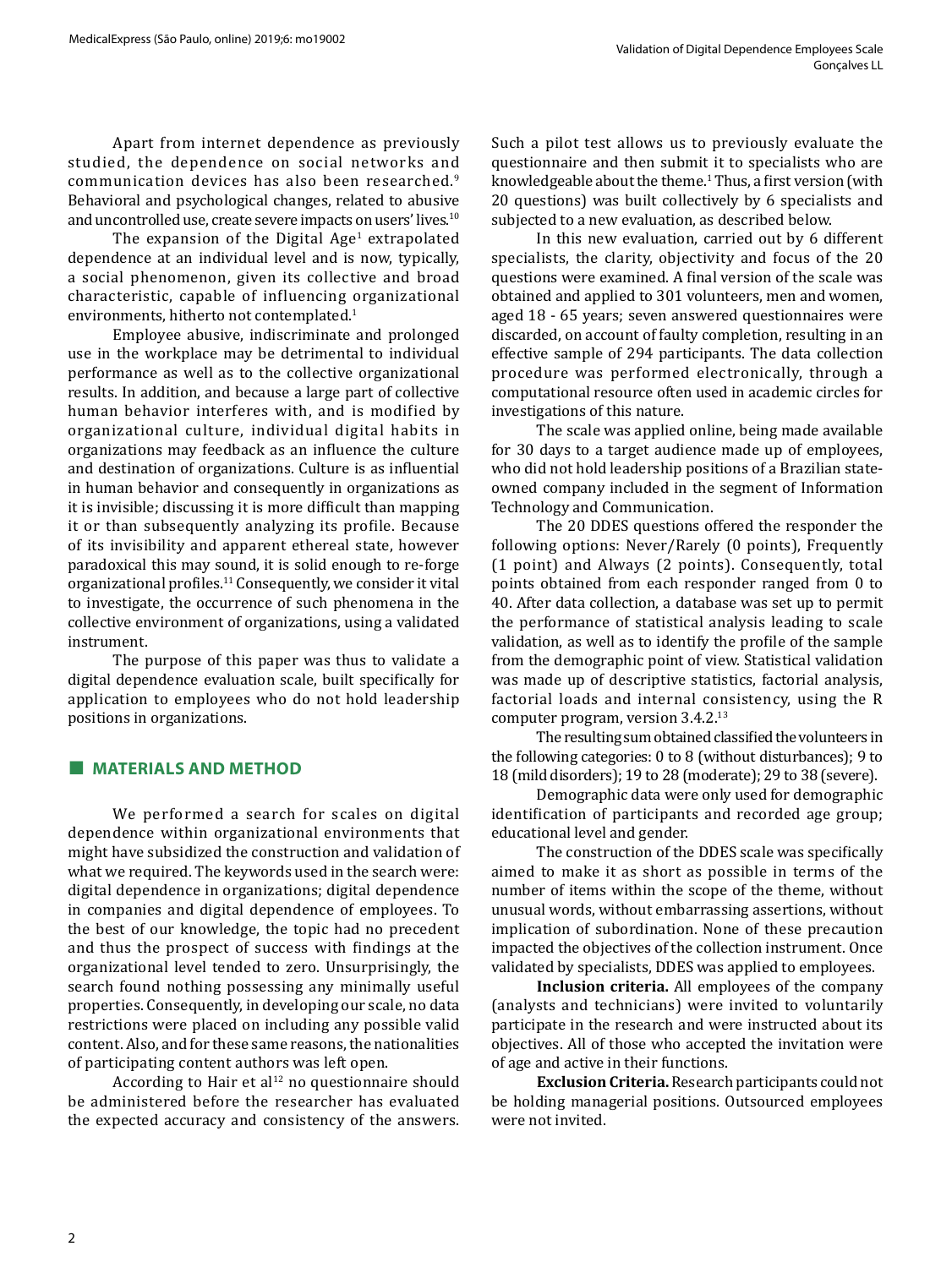## **■ RESULTS**

**Primary inspection of data.** Mistakes, such as errors in the sum of the totals of the questions caused seven participants to be excluded, reducing the data set to 294 entries.

## Descriptive Statistics

In this section, we present the descriptive tables of the sample.

Table 1 displays demographic information gleaned from the database. As noted in "Methods", this information was collected merely for information purposes and did not interfere with the project's objectives. In terms of educational level, there is no perceptible difference between the groups, except for the four volunteers with a doctoral degree, which makes it not significant for mean tests.

**Factorial Analysis**. <sup>14</sup> The first test was the Bartlett Sphericity test,<sup>15</sup> to verify if the questions correlated with each other, which would ensure the consistency of the set of items. In this test, the null hypothesis is that a correlation matrix is equal to the identity matrix. Factor analysis is feasible because the value found produced p <0.001, indicating a strong correlation between the questions.

The next criterion was the Kaiser-Meyer-Olkin Criterion or  $KMO<sub>15</sub>$  to verify the adequacy of the factor analysis A value 0.754. was found, Previous reports diverge,

some regarding  $0.7$  as good<sup>15</sup>, while others claim that values above 0.8 is more appropriate<sup>16</sup>.

Table 2 shows the Measure Sampling Adequacy indices for each of the questions, where five questions obtained values greater than 0.8, ten between 0.7 - 0.8, two with values bordering 0.7 and one in the vicinity of 0.5.

Results found for Bartlett and KMO showed it to be appropriate to perform the factorial analysis for the questionnaire.

**Factorial loads.** The next step was to verify the factor loads to determine the number of relevant factors, using 3 criteria: Factorial Load, Screeplot and Parallel Analysis.

**Factorial Load Criterion.** It is advisable <sup>15</sup> to use factorial loads whose sums result in a value above 0.9, and, worst scenario, above 0.8. However, for this data set, we would need at least 14 factors, which would not solve our data reduction data (Table 3).

We then proceeded to the Screeplot criterion of the correlation matrix, where factors related to Eigenvalues > 1 were eliminated.

**Screeplot Criterion.** By this criterion, 7 factors must be used, and in this case, the commonalities of the variables are presented in table 4:

Analyzing the commonalities, we found that only question #7 (highlighted in bold type) has a value below 0.5, which is considered low16; this led to the exclusion of the question. The deleted question read:

**Table 1.** Demographic data: participants by gender, educational levels and age.

| Gender        |              |            |            |              |              |
|---------------|--------------|------------|------------|--------------|--------------|
| Female        |              |            |            | Male         |              |
| 94 (32%)      |              |            |            | 200 (68%)    |              |
| Education     |              |            |            |              |              |
| Undergraduate | Postgraduate | Master     | Doctoral   | Not informed |              |
| 92 (31.3%)    | 159 (54.1%)  | 38 (12.9%) | 4 (1.4%)   | $1(0.3\%)$   |              |
| age           |              |            |            |              |              |
| $20 - 30$     | $31 - 40$    | $41 - 50$  | $51 - 60$  | >60          | Not informed |
| 10 (3.4%)     | 114 (38.8%)  | 73 (24.8%) | 81 (27.6%) | 15 (5.1%)    | $1(0.3\%)$   |

**Table 2.** Measure Sampling Adequacy of the DDES questions.

| DDES <sub>1</sub>  | DDES <sub>2</sub>  | DDES <sub>3</sub>  | DDES <sub>4</sub>  | DDES <sub>5</sub>  |
|--------------------|--------------------|--------------------|--------------------|--------------------|
| 0.773              | 0.718              | 0.697              | 0.806              | 0.803              |
| DDES <sub>6</sub>  | DDES <sub>7</sub>  | DDES <sub>8</sub>  | DDES <sub>9</sub>  | DDES 10            |
| 0.695              | 0.770              | 0.812              | 0.751              | 0.761              |
| DDES <sub>11</sub> | DDES <sub>12</sub> | DDES <sub>13</sub> | DDES <sub>14</sub> | DDES <sub>15</sub> |
| 0.709              | 0.841              | 0.698              | 0.617              | 0.705              |
| DDES <sub>16</sub> | DDES <sub>17</sub> | DDES <sub>18</sub> | DDES <sub>19</sub> | DDES <sub>20</sub> |
| 0.783              | 0.804              | 0.744              | 0.502              | 0.787              |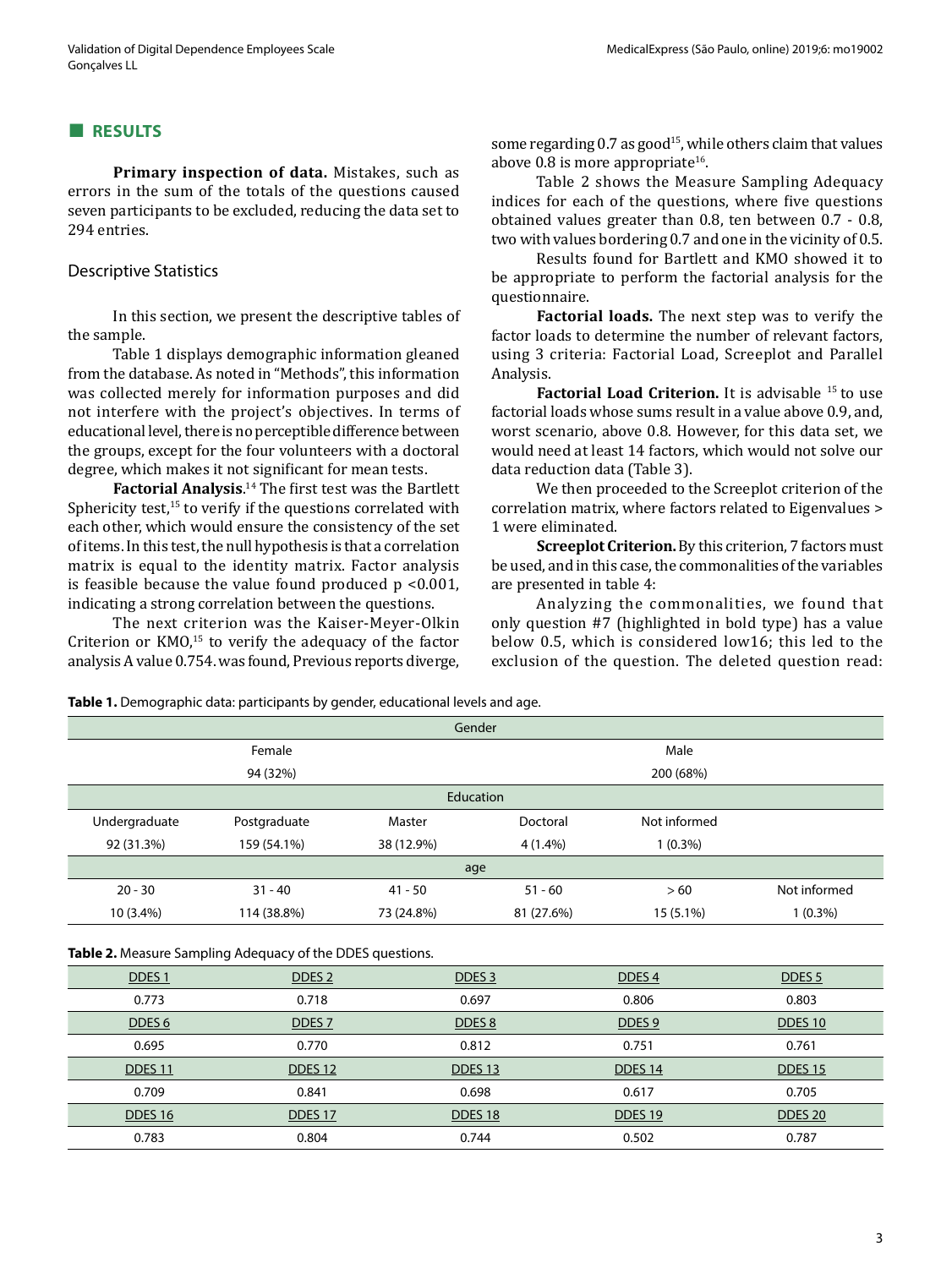|                        | DDES <sub>1</sub>  | DDES <sub>2</sub>  | DDES <sub>3</sub>  | DDES <sub>4</sub>  | DDES <sub>5</sub>  |
|------------------------|--------------------|--------------------|--------------------|--------------------|--------------------|
| Standard deviation     | 1.970              | 1.309              | 1.188              | 1.119              | 1.073              |
| Proportion of variance | 0.190              | 0.086              | 0.071              | 0.063              | 0.058              |
| Cumulative proportion  | 0.190              | 0.279              | 0.350              | 0.413              | 0.470              |
|                        | DDES <sub>6</sub>  | DDES <sub>7</sub>  | DDES <sub>8</sub>  | DDES <sub>9</sub>  | DDES <sub>10</sub> |
| Standard deviation     | 1.036              | 1.024              | 0.951              | 0.938              | 0.921              |
| Proportion of variance | 0.054              | 0.052              | 0.045              | 0.044              | 0.042              |
| Cumulative proportion  | 0.524              | 0.576              | 0.622              | 0.666              | 0.708              |
|                        | DDES <sub>11</sub> | DDES <sub>12</sub> | DDES <sub>13</sub> | DDES <sub>14</sub> | DDES <sub>15</sub> |
| Standard deviation     | 0.906              | 0.853              | 0.831              | 0.801              | 0.780              |
| Proportion of variance | 0.041              | 0.036              | 0.035              | 0.032              | 0.03               |
| Cumulative proportion  | 0.749              | 0.785              | 0.820              | 0.852              | 0.880              |
|                        | DDES <sub>16</sub> | DDES <sub>17</sub> | DDES <sub>18</sub> | DDES <sub>19</sub> | DDES <sub>20</sub> |
| Standard deviation     | 0.780              | 0.726              | 0.672              | 0.644              | 0.594              |
| Proportion of variance | 0.03               | 0.026              | 0.023              | 0.021              | 0.018              |
| Cumulative proportion  | 0.910              | 0.939              | 0.962              | 0.982              | 1.000              |

#### **Table 3.** Factorial loads of Principal Components.

**Table 4.** Commonalities through the Screeplot.

| DDES <sub>1</sub>  | DDES <sub>2</sub>  | DDES <sub>3</sub>  | DDES <sub>4</sub>  | DDES <sub>5</sub>  |
|--------------------|--------------------|--------------------|--------------------|--------------------|
| 0.644              | 0.602              | 0.640              | 0.529              | 0.540              |
| DDES <sub>6</sub>  | <b>DDES7</b>       | DDES <sub>8</sub>  | DDES <sub>9</sub>  | DDES 10            |
| 0.561              | 0.431              | 0.567              | 0.581              | 0.508              |
| DDES <sub>11</sub> | DDES <sub>12</sub> | DDES <sub>13</sub> | DDES <sub>14</sub> | DDES <sub>15</sub> |
| 0.573              | 0.542              | 0.740              | 0.655              | 0.671              |
| DDES <sub>16</sub> | DDES <sub>17</sub> | DDES <sub>18</sub> | DDES <sub>19</sub> | DDES 20            |
| 0.572              | 0.512              | 0.508              | 0.548              | 0.602              |

" How often you ignore labor aspects concerning the use of personal communications devices of your co-workers or other employees of the company, for professional activities?"

**Parallel Analysis Criterion**. 16 By this criterion, 3 factors were found, according to the commonalities displayed in Table 5.

The problem encountered when using Parallel Analysis was that most of the commonalities were very low, with only questions 13 and 15 reaching the minimum value of 0.5. We therefore adopted the Commonalities through Screeplot which allowed the confirmation of all but question #7.

**Table 5.** Commonalities by Parallel Analysis.

| DDES <sub>1</sub>  | DDES <sub>2</sub>  | DDES <sub>3</sub>  | DDES <sub>4</sub>  | DDES <sub>5</sub> |
|--------------------|--------------------|--------------------|--------------------|-------------------|
| 0.543              | 0.324              | 0.360              | 0.398              | 0.469             |
| DDES <sub>6</sub>  | DDES <sub>7</sub>  | DDES <sub>8</sub>  | DDES <sub>9</sub>  | DDES 10           |
| 0.310              | 0.221              | 0.441              | 0.448              | 0.162             |
| DDES <sub>11</sub> | DDES <sub>12</sub> | <b>DDES 13</b>     | DDES 14            | <b>DDES 15</b>    |
| 0.196              | 0.296              | 0.660              | 0.339              | 0.577             |
| DDES <sub>16</sub> | DDES <sub>17</sub> | DDES <sub>18</sub> | DDES <sub>19</sub> | DDES 20           |
| 0.272              | 0.389              | 0.252              | 0.061              | 0.282             |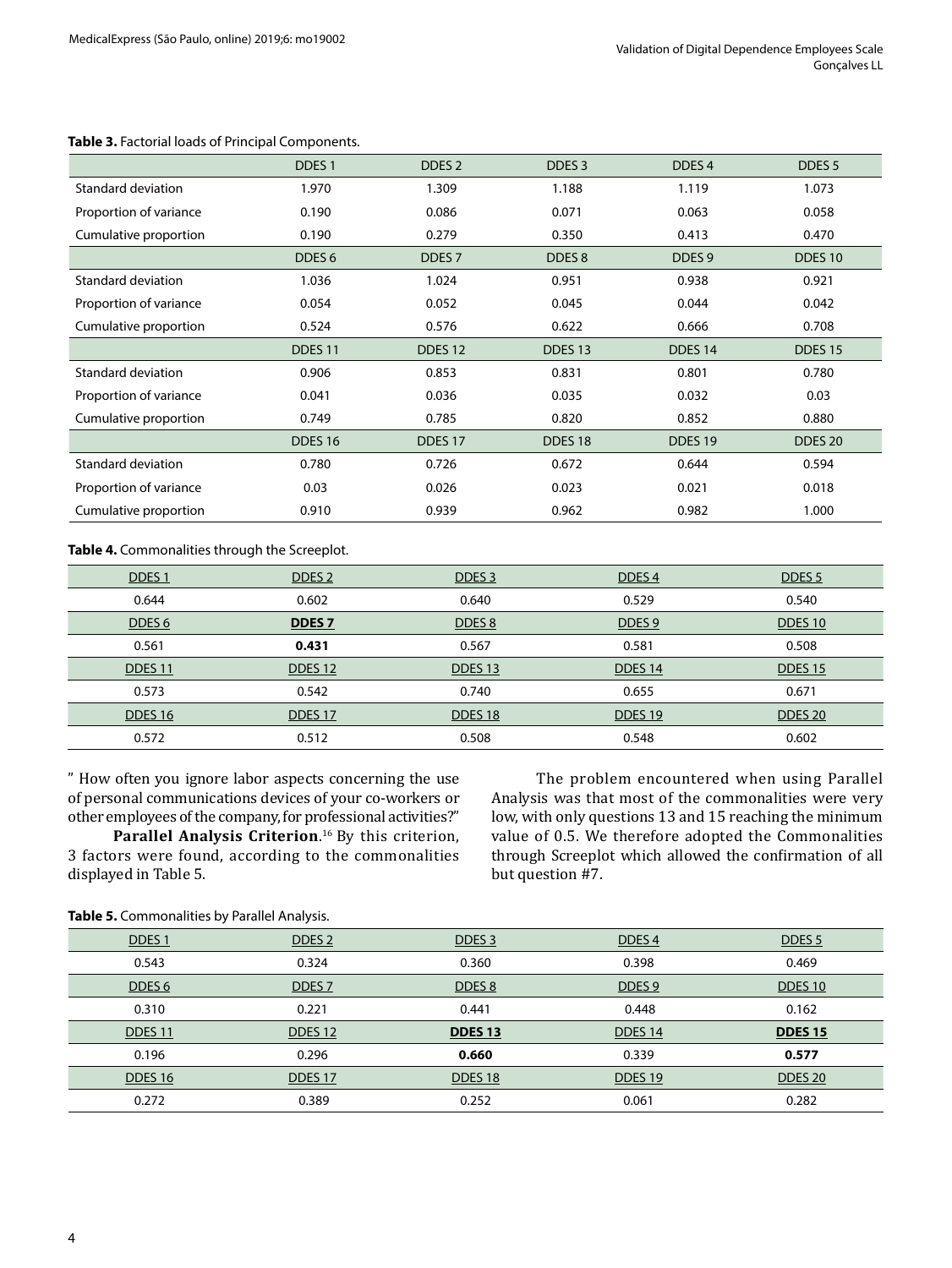**Internal Consistency through the Cronbach Alpha Coefficient.** The last step was to calculate the Cronbach Alpha Coefficient 17,18 in order to measure the internal consistency of the questionnaire. The value found was 0.764, which is considered acceptable<sup>12</sup> and shows consistency between the items of the questionnaire.

# **■ DISCUSSION**

Digital dependence has grown within organizations, usually undetected by its leaders, who were caught unprepared to identify and understand the effects of this phenomenon; unfortunately, it interferes with human behavior, organizational environment and consequently with culture, performance and expected results.<sup>1</sup>

King et al<sup>19</sup> reported that personal, social, academic and professional life is compromised because of abusive use and/or dependence on digital technologies in daily life.

Research on this phenomenon must be expanded within the collective environments of organizations to make data more consistent. In addition, such research may guide and direct the actions of its leaders toward a better coexistence with their teams. Team members with digital dependence can present variable characteristics, according to the various organizational profiles.

Digital dependence has a global collective dimension encompassing communities, organizations, cities and nations. Thus, dependence becomes a social fact, because of the universality of its amplitude; in plain English, digital dependence transforms entire communities and their cultures. It is thus totally justifiable to construct an instrument, such as the herein described Digital Dependence of Employees Scale, that may become the objective basis of research on digital employee dependence within organizations. We are convinced that DDES collected a satisfactory data set considering the number of questions created in the initial scale.

Completed questionnaires showed a high concentration of low scores. Strictly speaking this may mean that our volunteers see themselves in a condition of light digital dependence. This perception is not surprising because, in general, digital addicts do not think themselves to be addicts and tend to answer questions at lower (instead of true) degrees of dependence. It should also be understood that our volunteers are employed in a digital technology company, where all things digital are perceived as natural, making it even more difficult to see oneself as a digital dependent person.

Demographic data showed a well distributed frequency, revealing consistent degrees of comprehension for the items in the scale, as well as a good frequency distribution by age group of participants, especially in the 31-40, 41-50 and 51-60 bands. No single age band predominates, avoiding an embarrassing research bias. With more of these surveys using DDES it may become possible to observe behaviors correlated with age band concentration, revealing new contributions of the scale.

Factor analysis could be performed due to the low p-value in Bartlett's sphericity test, indicating that there is a correlation between the questions. In addition, the KMO criterion ratified the adequacy of the factorial analysis, because 15 of the 20 items of the scale had values > 0.7, which is satisfactory. Four items ranged slightly below 0.7, while one was at the level of 0.5; taken together, this a very good result for a 20-item questionnaire.

Three criteria were used to choose the number of factors: Factorial Load, Screeplot and Parallel Analysis, with the number of factors being respectively 14, 7 and 3. The number of factors chosen was 7 of the Screeplot, because with 14 there would be too many factors to be worked out and with 3, too many questions would have to be eliminated because of lower commonalities. With the adopted factoring, only one variable or question was withdrawn from the scale because it was the only one with a commonality < 0.5. Thus, the final scale has 19 questions, as shown Annex 1.

The internal consistency extracted by Cronbach's Alpha<sup>17,18</sup> presented a value of 0.764; this ratifies the alignment between the scale questions, since values above 0.7 are considered valid.

This study has minor limitations. The theme is a total novelty, and this means that authorization of application within in their organization came from managers/directors who knew next to nothing about the theme. Then, when it comes to application in an organizational environment, the volunteers must have had a measure of mistrust about what would be done with their answers, even though they had been told that the data would be treated collectively. This was aggravated by the fact that the application was performed online, which prevents the researcher observing the volunteers' actions/reactions while completing the form. In spite of all this, it was possible to manage effectively the coordination of the organization that served as a research field, with efficient and attentive monitoring of these aspects. Another limitation of the study was the lack of other instruments similar to the objectives of this research that could subsidize the construction of the present scale.

# **■ CONCLUSION**

The validation of the DDES scale was completed, resulting in a scale that meets the objective of evaluating digital dependence of employees in an organizational environment. We consider it important to construct an unprecedented and specific instrument such as this to support future scientific research in the field of digital dependence of employees in the collective milieu of organizations. The growth of this theme and its possible interference with organizational culture, human behavior and operation of the organizations justifies this work.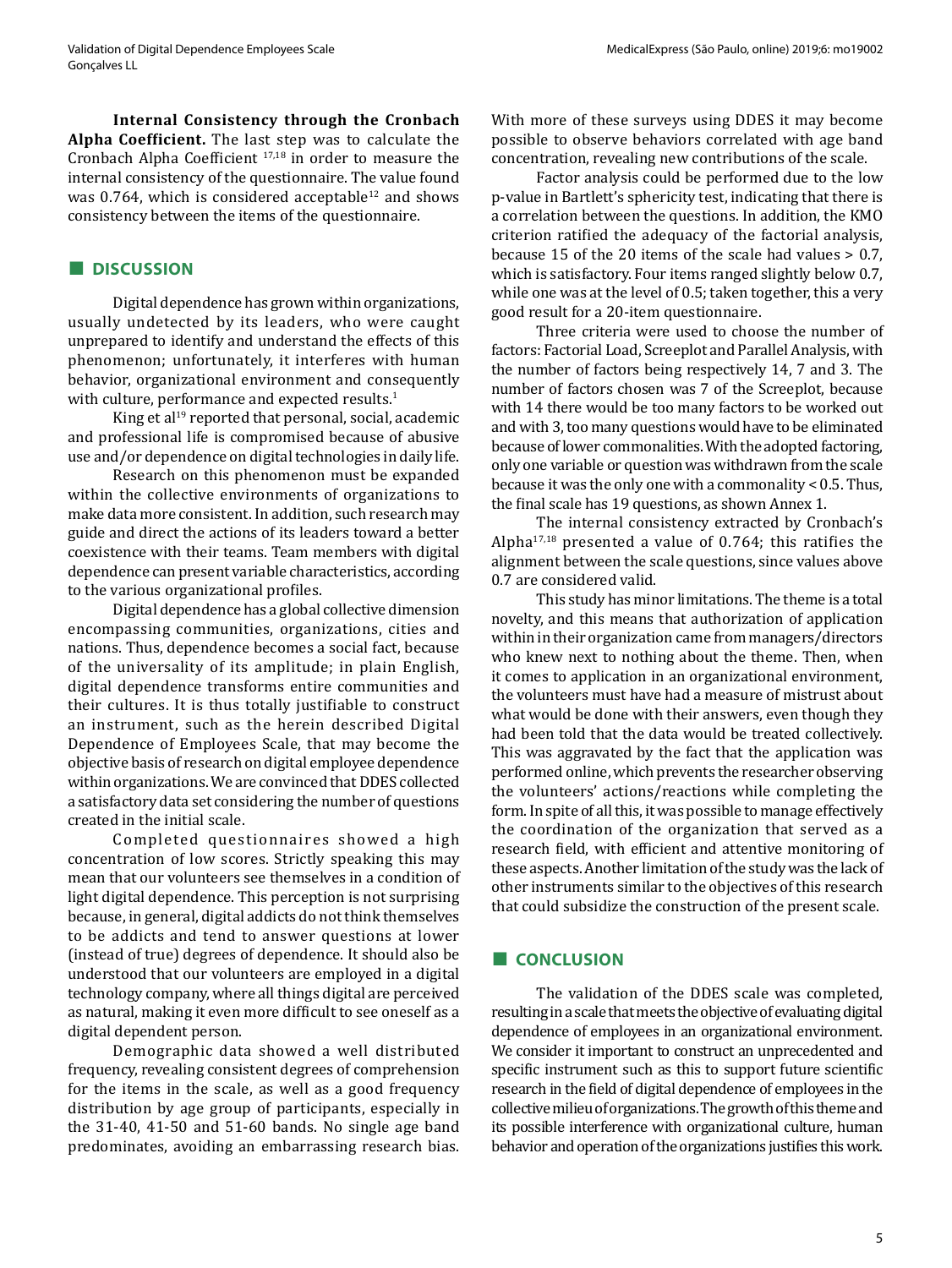New research will reinforce the validity of this scale and may allow comparisons between results produced by employees of companies of different natures through the dynamics of digital technology usage.

## **AUTHOR CONTRIBUTION**

LL Gonçalves: reviewed the literature, applied the scales and wrote the present article.

AE Nardi: co-oriented and wrote this article.

MSKL Pádua: wrote this article.

E Guedes: wrote this article

HK Santos: analyzed statistically and wrote this article. FL Guimarães: wrote this article.

D Rodrigues: analyzed statistically and wrote this article.

ALS King: oriented and wrote this article.

### **■ CONFLICT OF INTEREST**

All authors declare no conflict of interest.

# **■ ACKNOWLEDGEMENTS**

This work was supported by: Carlos Chagas Filho Foundation for Research Support of the State of Rio de Janeiro (FAPERJ); Institute of Psychiatry (IPUB) of the Federal University of Rio de Janeiro (UFRJ); Delete-Conscious Use of Technologies.

### **■ REFERENCES**

- 1. Gonçalves LL. Digital dependence: technologies transforming people, relationships and organizations. Editora Barra Livros, Rio de Janeiro, 2017.
- 2. American Psychiatric Association, DSM-IV-TR. Diagnostic and Statistical Manual of Mental Disorders. 5th edition, Artes Médicas, Porto Alegre, 2000.
- 3. King ALS, Nardi AE (Organizers). Nomofobia Computer addiction, internet, social networks? Cell Phone Dependence? Atheneu, Rio de Janeiro, 2014.
- 4. Young KS. Internet Addiction: symptoms, evaluation and treatment. Center of On Line Addiction, New York, 1996.
- 5. King ALS, Nardi AE. New technologies: use and abuse. In: Brazilian Association of Psychiatry; Nardi AE, Silva AG, Quevedo JL, (Organizers). PROPSIQ Update Program in Psychiatry: Cycle 3. Artmed/Panamericana, Porto Alegre, 2013. p. 9-27. (System of Continuing Medical Education at a Distance, v. 2).
- 6. Guedes E, Sancassiani F, Carta MG, Campos C, Machado S, King ALS, et al. Internet addiction and excessive social networks use: what about Facebook? Clin Pract Epidemiol Ment Health. 2016;12:43-8. DOI: 10.2174/1745017901612010043.
- 7. King ALS, Guedes E, Nardi AE. Digital Label. EducaBooks, Porto Alegre, 2017.
- 8. King ALS, Pádua MK, Guedes E, Nardi AE. Digital Ergonomics. EducaBooks, Porto Alegre, 2018.
- 9. Guedes E, Nardi AE, Guimarães FMC, Machado S, King ALS. Social networking, a new online addiction: a review of Facebook and other addiction disorders. MedicalExpress. 2016;3(1):M160101. DOI: 10.5935/medicalexpress.2016.01.02
- 10. King ALS, Valencia AM, Silva AC, Sancassiani F, Machado S, Nardi, AE. Nomophobia: Impact of Cell Phone Use Interfering with Symptoms and Emotions of Individuals with Panic Disorder Compared with a Control Group. Clin Pract Epidemiol Ment Health. 2014;10:28-35. DOI:10.2174/1745017901410010028
- 11. Gonçalves LL. Change Management in theory and practice and the Method of Management. All Print, São Paulo, 2014.
- 12. Hair JF. Fundamentals of research methods in administration. Translation: Lene Belon Ribeiro. Bookman, Porto Alegre, 2005.
- 13. R Core Team. REdaS: A language and environment for statistical computing. R. Foundation for Statistical Computing. Vienna, Austria: https://www.R\_project.org/. 2017.
- 14. Falissard B. Various procedures used in psychometry. R package version 1.1. https://CRAN.R\_project.org/package=psy 2012.
- 15. Hair JF, Anderson RE, Tatham RL, Black WC. Multivariate Data Analysis. Translation: A. Sant'Anna and AC. Grandson. Porto Alegre: Bookman, 2005.
- 16. Dinno A. paran: Horn's Test of Principal Components / Factors. R package version 1.5.1. https://CRAN.R\_project.org/package=paran. 2012
- 17. Pasquali L. Psychometrics. Rev. esc. enferm. USP. 2009;43(n.spe.):992-9. DOI:10.1590/S0080-62342009000500002.
- 18. Cozby PC. Methods of Research in Social Sciences. McGraw Hill, Mexico City, 2005.
- 19. King ALS, Valencia AM, Silva ACO, Baczynski T, Carvalho MR, Nardi AE. Nomophobia: dependence on virtual environments or social phobia? Comp Human Behav. 2013;29(1): 140-4. DOI:10.1016/j. chb.2012.07.025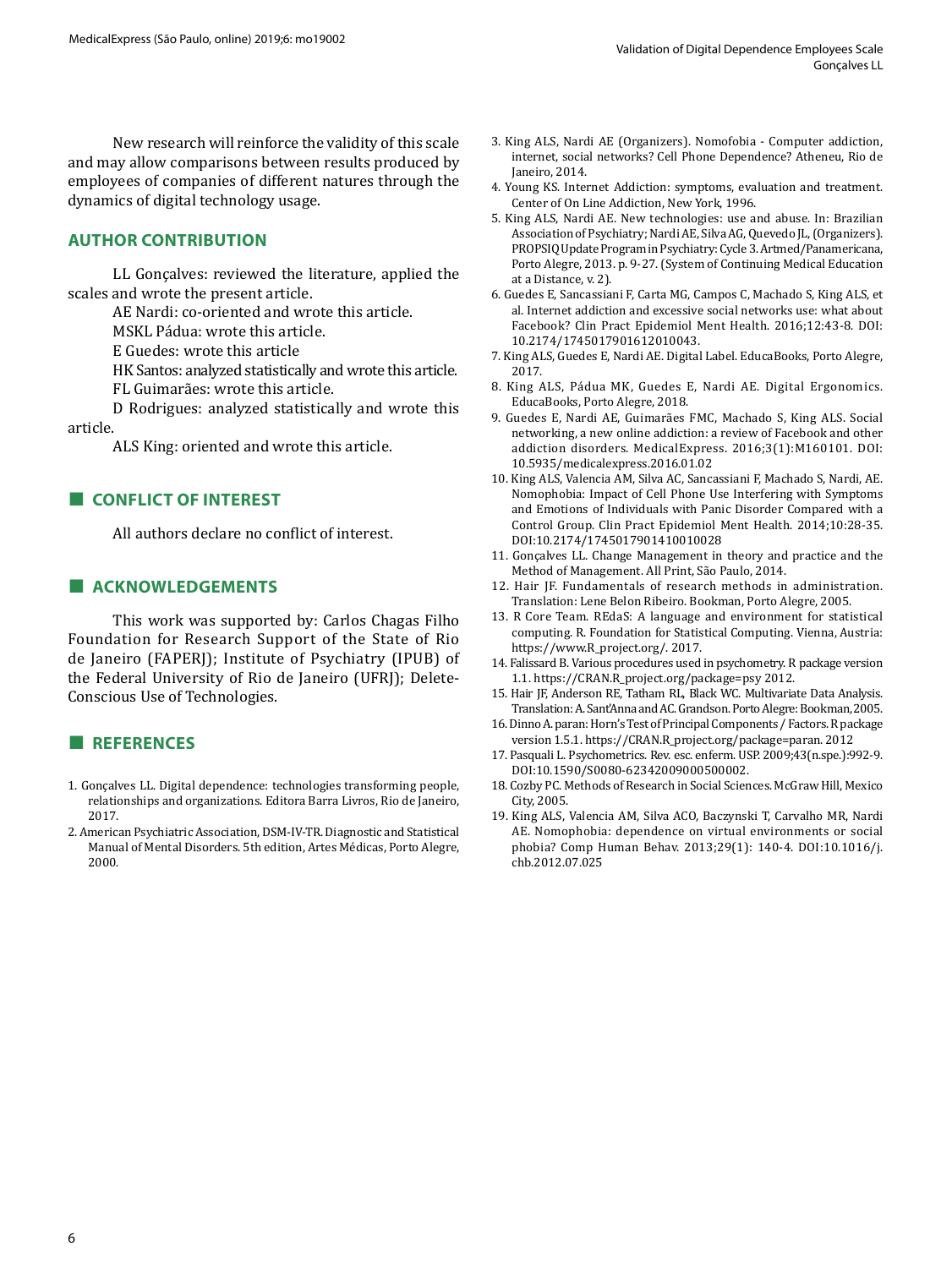|  | ANNEX 1 VALID VERSION OF THE DDES |
|--|-----------------------------------|
|--|-----------------------------------|

**Scale to evaluate the digital dependence of employees (DDES).**

Date: \_\_\_\_\_ / \_\_\_\_ / \_\_\_\_\_\_ Age: \_\_\_\_\_\_\_\_\_\_\_\_\_\_\_ \* Name Voluntary: \_\_\_\_\_\_\_\_\_\_\_\_\_\_\_\_\_\_\_\_\_\_\_\_\_\_\_\_\_\_\_\_\_\_\_\_\_\_\_\_\_\_\_\_\_\_

| Volunteer initials: ____________(Required for insertion into the database) |  |
|----------------------------------------------------------------------------|--|
| Gender: $F()M()$                                                           |  |
| Company: () Public () Private                                              |  |
| Level of Education: () Middle () Upper () Postgraduate () Master           |  |
| () Doctorate degree                                                        |  |
|                                                                            |  |
|                                                                            |  |
| * Phone number:                                                            |  |
|                                                                            |  |

\* Optional observations

Interviewer:

The acronym CCPT&O refers to the Digital Dependence, that is, dependence on technologies such as computer, cell phone, tablet, among others.

The test is a scale of 19 questions that measure the employee's digital dependence at a mild, moderate, and severe CCPT&O level.

Please enter the number corresponding to the answer next to the question: Never / Rarely (0); Often (1); Always (2)

### **Questions:**

- 1. How often do you feel destabilized when CCPT&O access restrictions are imposed on your organization?<br>2. How often do you prioritize your personal communication (Facebook, Whats App. E-mail, etc.) to the d
- 2. How often do you prioritize your personal communication (Facebook, Whats App, E-mail, etc.) to the detriment of work, occupying more time with CCPT&O than with work?
- 3. How often have your performance in work or productivity been affected by the overuse of CCPT&O information and communication technologies in your organization?
- 4. How often do you care about restrictions on the use of CCPT&O individual communication technology devices<br>5. How often do you feel uneasy because there are actions to minimize the CCPT&O Digital Dependency in
- 5. How often do you feel uneasy because there are actions to minimize the CCPT&O Digital Dependency in your organization?
- 6. How often do you see, unconcerned, with the Digital Dependence CCPT&O in your organization?<br>7. How often do you have your work income improved by the indiscriminate personal use of CCPT
- 7. How often do you have your work income improved by the indiscriminate personal use of CCPT&O communication technologies?
- 8. How often do you in your organization disregard the limit between the use considered "normal" or acceptable and the abusive use of information and communication technologies CCPT&O?
- 9. How often do you take breaks in the workout so that you can use exercise equipment or do stretching, breathing and relaxation exercises to relieve the intensive use of CCPT&O?
- 10. How often do you avoid taking breaks in the use of exercise equipment? Information technology and communication CCPT&O in your company
- 11. How often do you use your particular CCPT&O information and communication technology devices for the services of the organization where you work?
- 12. How often do you feel motivated to have greater digital freedom of the CCPT&O granted by the organization?
- 13. How often do you minimize your relationships with co-workers due to the use of CCPT&O information and communication technologies?
- 14. How often do you feel more comfortable with your organization's permission to use your own CCPT&O digital devices, at work?
- 15. How often do you disregard the negative effects of abusive use of CCPT&O information and communication technologies?